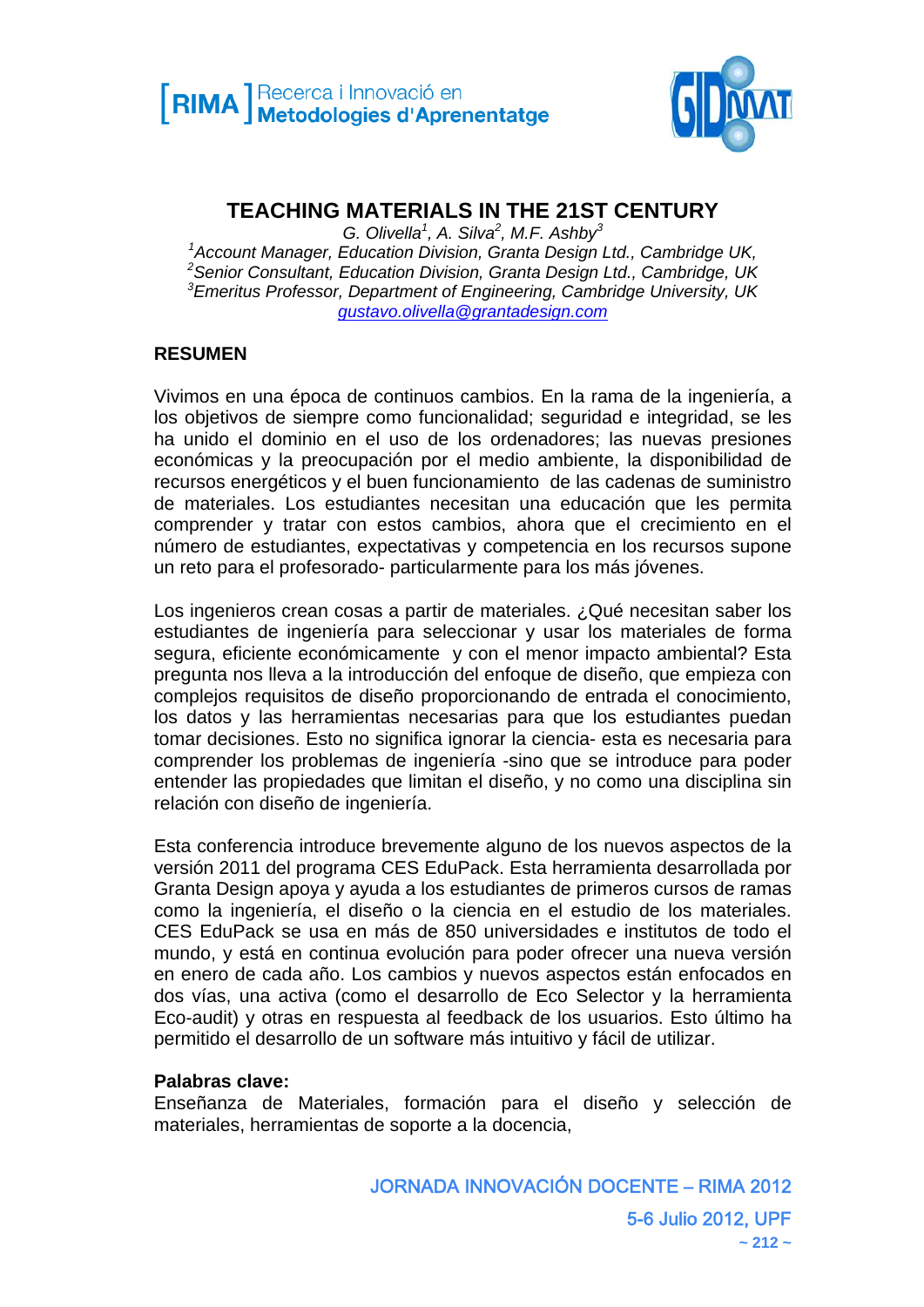



# **ABSTRACT**

We live in an era of continuous change. In the branch of engineering, beyond the usual and pressing objectives of functionality, safety and integrity, computers are now used pervasively, new economic pressures and concern for the environment are looming, and the availability of energy resources and proper functioning of materials supply chains are ever more important. Students need an education that allows them to understand and deal with these changes, in a time when growth in the number of students, expectations and pressure on teaching resources is a challenge for professors, particularly for younger academics.

Engineers create things out of materials. What do engineering students need to know to select and use materials that perform as expected, are safe, economically efficient and have the least environmental impact? This question leads to the introduction of the design approach. Knowledge, data and tools are necessary for students to make decisions that meet complex design requirements. This means that science is introduced in a way that facilitates understanding how to meet design requirements and select materials and processes.

This paper also introduces briefly some of the new aspects of the 2012 CES EduPack. This tool developed by Granta Design, supports professors and helps students of both introductory and advanced courses in branches such as engineering, design and science in the study of materials. CES EduPack is used in more than 850 universities and institutes around the world and is continually evolving to offer a new version each January. Changes and new features are focused on two pathways, one active (eg development of Eco Selector and Eco-audit tool) and another in response to feedback from users. The latter has made the software more intuitive and easy to use.

**Keywords:** Materials teaching, design led approach, materials selection, teaching support tools

# **1. INTRODUCTION**

The present paper is about the transmission of materials knowledge in ways that recognise the broader technical, economic and social conditions in which it takes place. It is important for students to appreciate both the history of their subject, its linking role in modern engineering, and its potential impact on society in the future.

An educator's appreciation of the balance needed between breadth and depth of knowledge is fundamental if we are to produce Engineers that can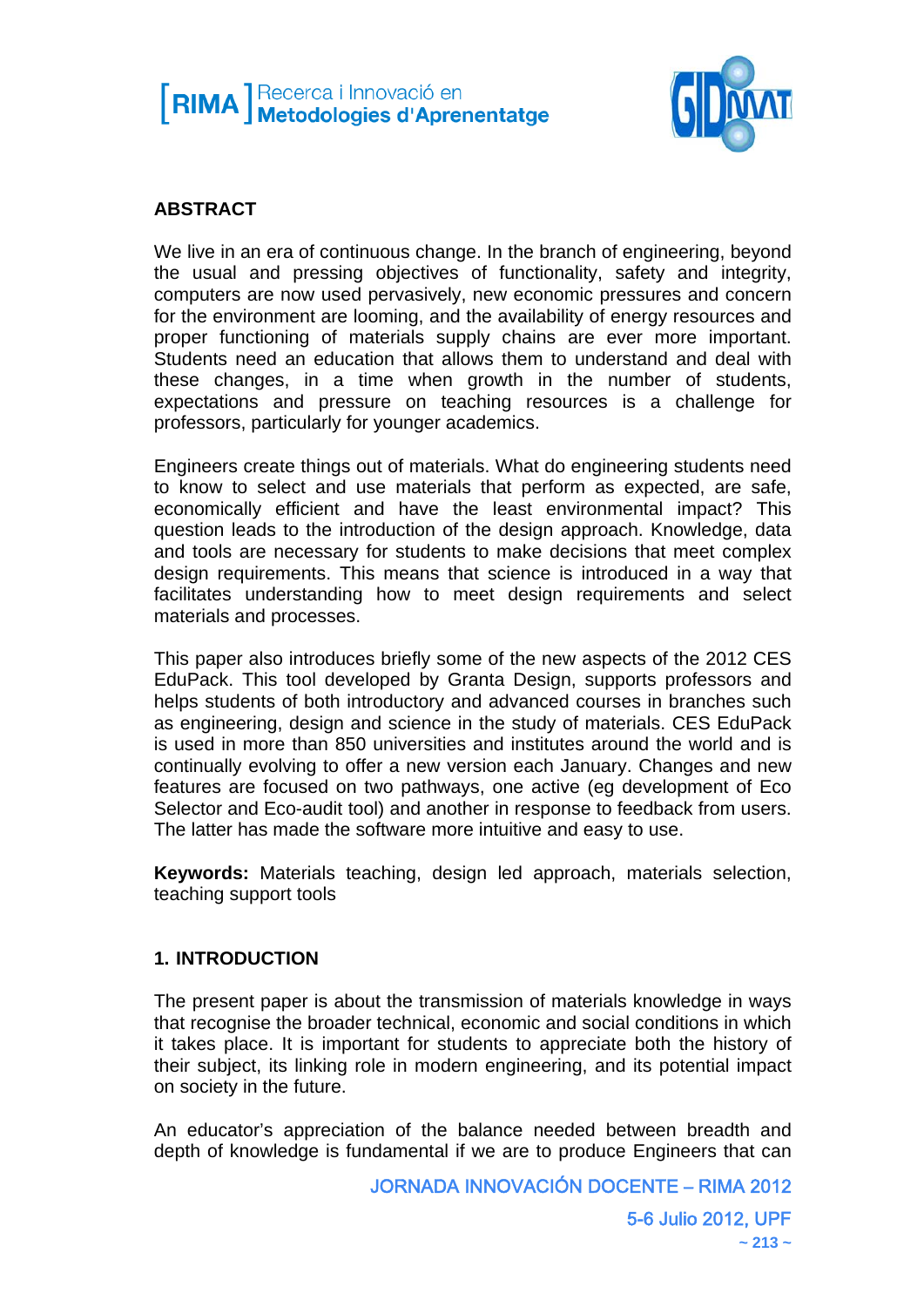

tackle the highly complex problems of this century. Materials are firmly set at the interface of multiple disciplines and will play a decisive role in the future of humanity. Engineering education is morphing into an all-encompassing discipline, in which data is at the core of systems' decisions and design. It is broadening its scope, from typical silos like Mechanical, Materials, Electrical or Civil Engineering into Engineering Systems, Environmental Engineering, and so on. Even within the silos, attempts are being made at broadening their scope, using design and systems thinking as tools to understand the broader challenges that face engineers.

However, breadth and depth are competing skill sets, in that one or the other is achievable, but it is difficult to accommodate both in an undergraduate curriculum. Materials research & development in the 20th century has greatly extended the portfolio of engineering materials and the underlying understanding of materials properties.

Advanced research, especially that developed inside higher education institutions, has been absorbed into the engineering and science curricula and made specialization the preferred route for course development. The world outside academia, however, is so varied that it is not possible to equip students with all the knowledge they will need. Hence the undergraduate degree should provide a set of basic building blocks upon which different types of future engineer can build his/her specialism through on-the-job training, professional development and further education.

It is therefore important that degrees focus on teaching students to learn, a skill they will require throughout their whole lives to acquire the breadth and depth that they need for their professional development. Learning synthesis and analysis (or induction and deduction) coupled with a design led approach is one way of achieving breadth without losing too much depth.

The interdisciplinary nature of materials means that students have the opportunity to make materials an overarching theme on which to build their knowledge network and practice induction and deduction on a design led approach.

# **2. PAST AND PRESENT OF MATERIALS EDUCATION**

The subject of Materials can trace back its history for at least 4000 years, a history longer than that of any of the other "disciplines" shown in Figure 1. It evolved from early Metallurgy, which was itself informed by alchemy and by tradition enshrined in folklore. Today, the subject sits at the intersection of Physics, Chemistry, Geo and Bio Sciences, Environmental Science, and Engineering – that is to say as a bridge between the applied sciences and

JORNADA INNOVACIÓN DOCENTE – RIMA 2012

5-6 Julio 2012, UPF  $\sim$  214  $\sim$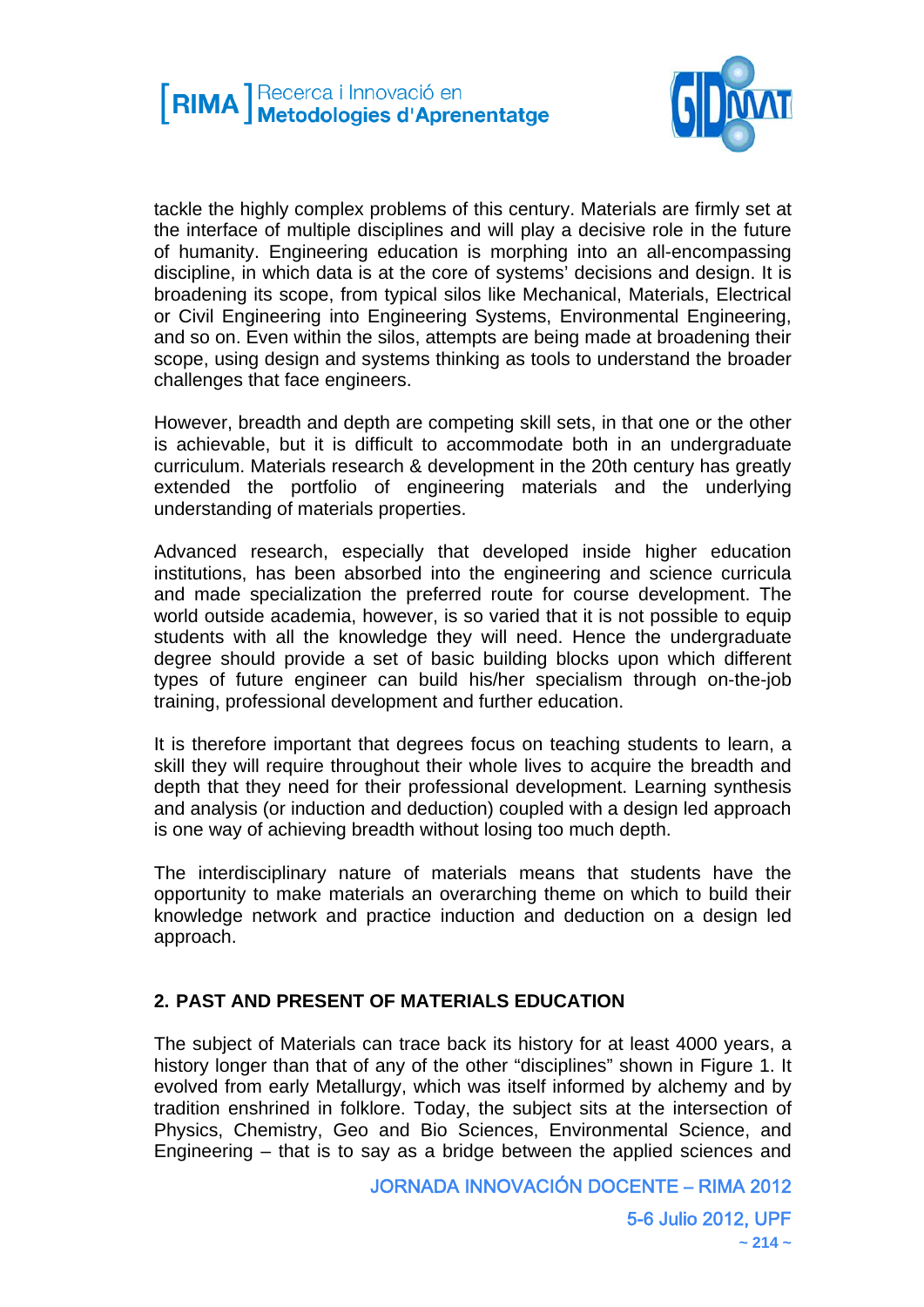# **[RIMA** Recerca i Innovació en



the pure sciences. This breadth is unusual and makes the subject uniquely well-placed to contribute to the solution of many of today's challenges, particularly by:

- Encouraging interdisciplinary thinking that bridges the disciplines shown in Figure 1, an essential ingredient for innovation from cross-fertilisation  $(1)$ .
- Devising ways in which materials and processes can be made more efficient, less expensive and less environmentally damaging – one of the central challenges in advancing materials in the 21st century.
- Thinking creatively about material needs to meet the changing demands of industry in the next 30 years, and in doing so, linking the science to the engineering (2).
- Introducing students to the Grand Challenges of our time such as future mobility, clean energy and sustainability, all of which require an approach combining information from several of the disciplines shown in Figure 1, plus an appreciation of the role of technology in society (3,4).



*Figure 1: The past and present of materials.* 

A balanced Materials education today must include both depth, providing expertise in the subject, and breadth, allowing material issues to be judged in the light of contemporary economic and societal concerns; looking both at the present and the future and giving engineers the skills to take their ideas forward (Figure 2). This is consistent with the increasingly integrated nature of technical education. Innovative design, today, must include an understanding not only of the technical aspects of products but also of stakeholders' interests and the context in which the products will be used. We have role-models exemplifying visionary engineers able to combine depth and breadth: Leonardo daVinci, Gustave Eiffel, Isambard Kingdom

#### JORNADA INNOVACIÓN DOCENTE – RIMA 2012

5-6 Julio 2012, UPF  $\sim$  215  $\sim$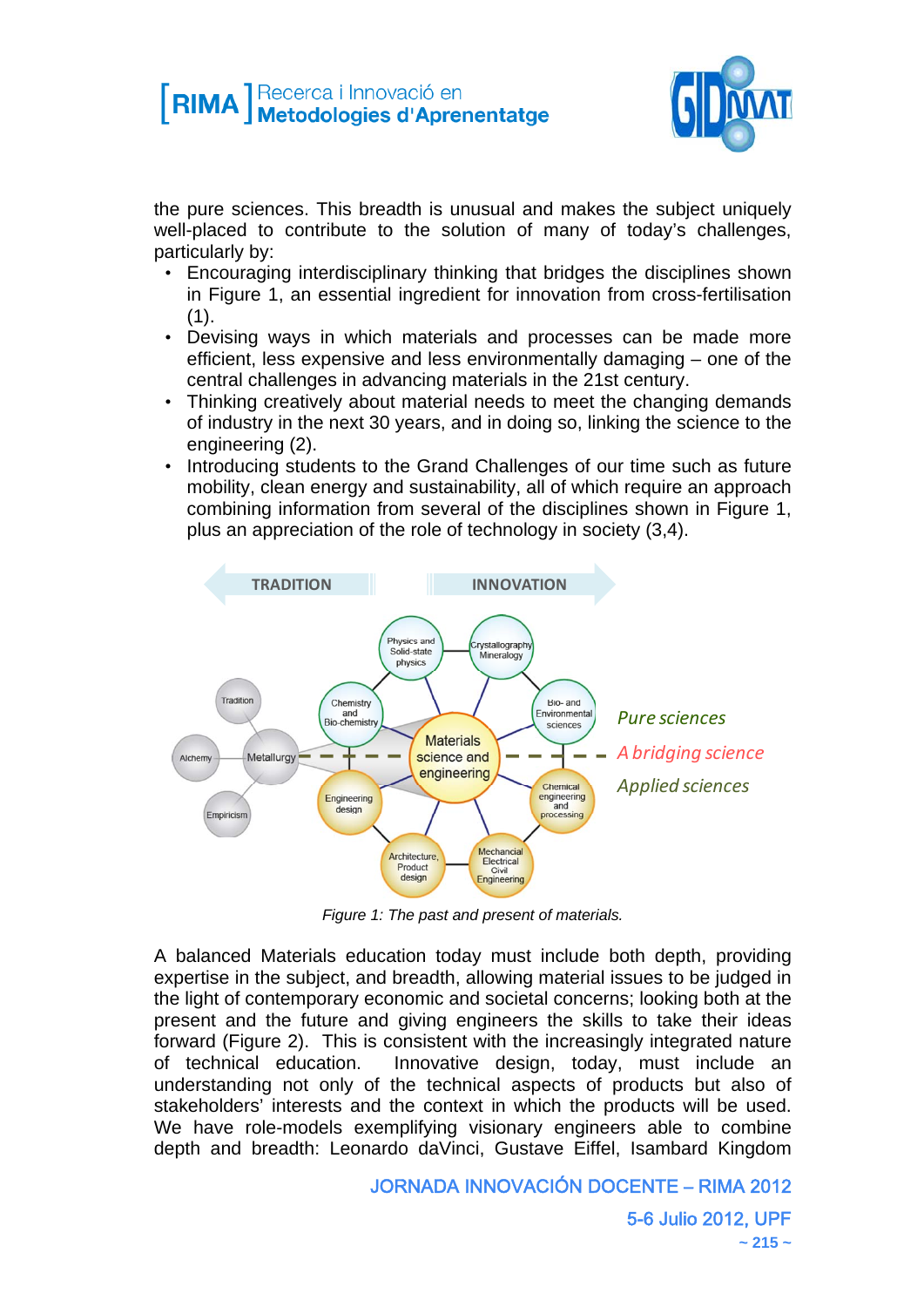

Brunel, Wilhelm Daimler, James Dyson and Steve Jobs are examples. We cannot teach all our students to emulate their success, but it remains our responsibility to train students who are not merely specialised experts or nonspecialised generalists, but rather a balanced combination of both.

The evolution of materials teaching over the last 40 years has been one of increasing integration. At one time metallurgy, polymer science, and glass and ceramic technology were taught in different Departments, even at different Universities; today they are generally integrated into a single program under the heading of Materials Science or Engineering Materials. Broadening perspectives when teaching Materials and Design should come naturally in a subject that has a tangible, global impact on society. Consequently, there is now a move towards what we will call Materials Systems and Design, integrating broader technical, economic, environmental and social (TEES) issues into an entity.



*Figure 2. The balance between breadth and depth. The images are those of engineers who, par excellence, combined depth and breadth* 

Figure 3 intends to project past and present into a possible future of materials teaching. The trend has been to take each of the material realms from the past and create a Materials Science discipline to encompass all of them. Today Materials Science is taught together with other topics like Mechanics, Structures, Design, Environmental Science, and so on. These topics will be brought together in a way that will integrate them under the umbrella of Materials Systems and Design, broadening our understanding of Materials in a global context where TEES issues come into play. Interpersonal and leadership skills will undoubtedly play a critical role in the future. Engineers will have to master these skills if they are to contribute to the advancement of mankind in a sustainable way and have their ideas realised.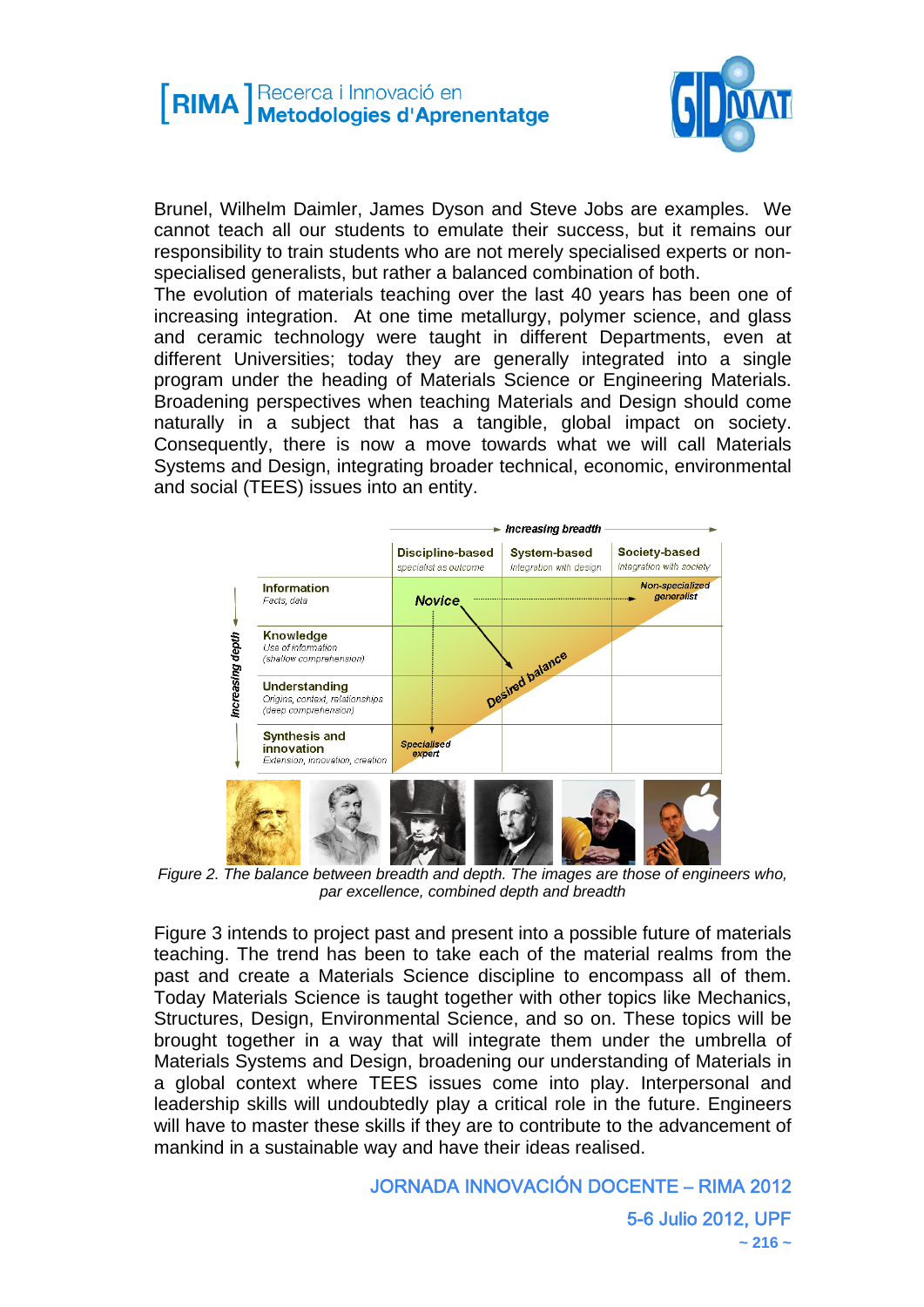# **[RIMA** Recerca i Innovació en





*Figure 3. Past, present and possible future of materials.* 

# **3. DESIGN LED VS SCIENCE LED APPROACHES**

The science led approach to teaching typically sets the basic building blocks of scientific knowledge on top of which students will then develop their academic and professional activities. However, this approach seldom attempts to create relationships between each of the blocks.

This means that students have a wealth of disconnected knowledge silos and no tools to build relationships among these silos. The way that is traditionally used to overcome this situation is to have a capstone design course, usually in the final year of study, in which the students use all their knowledge to solve a design problem. However, this may not be enough to capture all the technical, economic and social/environmental issues that arise in real life design (1).

A constant awareness of this broadness is necessary for the students to tackle design from day one on their undergraduate degree. The whole idea of design thinking, teaching and learning is handsomely explained by Clive Dym and his co-authors (5).

The design activity is inherently broad in scope. The breadth of design is only limited to some extent by the design brief. Our students can learn to tackle this broad perspective supported by a project based learning approach. The tools our students need to learn will primarily have to provide breadth, supporting depth when needed. This provides meaning to the most difficult topics. Learning depth with an objective is fundamentally different then learning it just because. Figure 5 provides a visual representation of the science lead and design led approaches.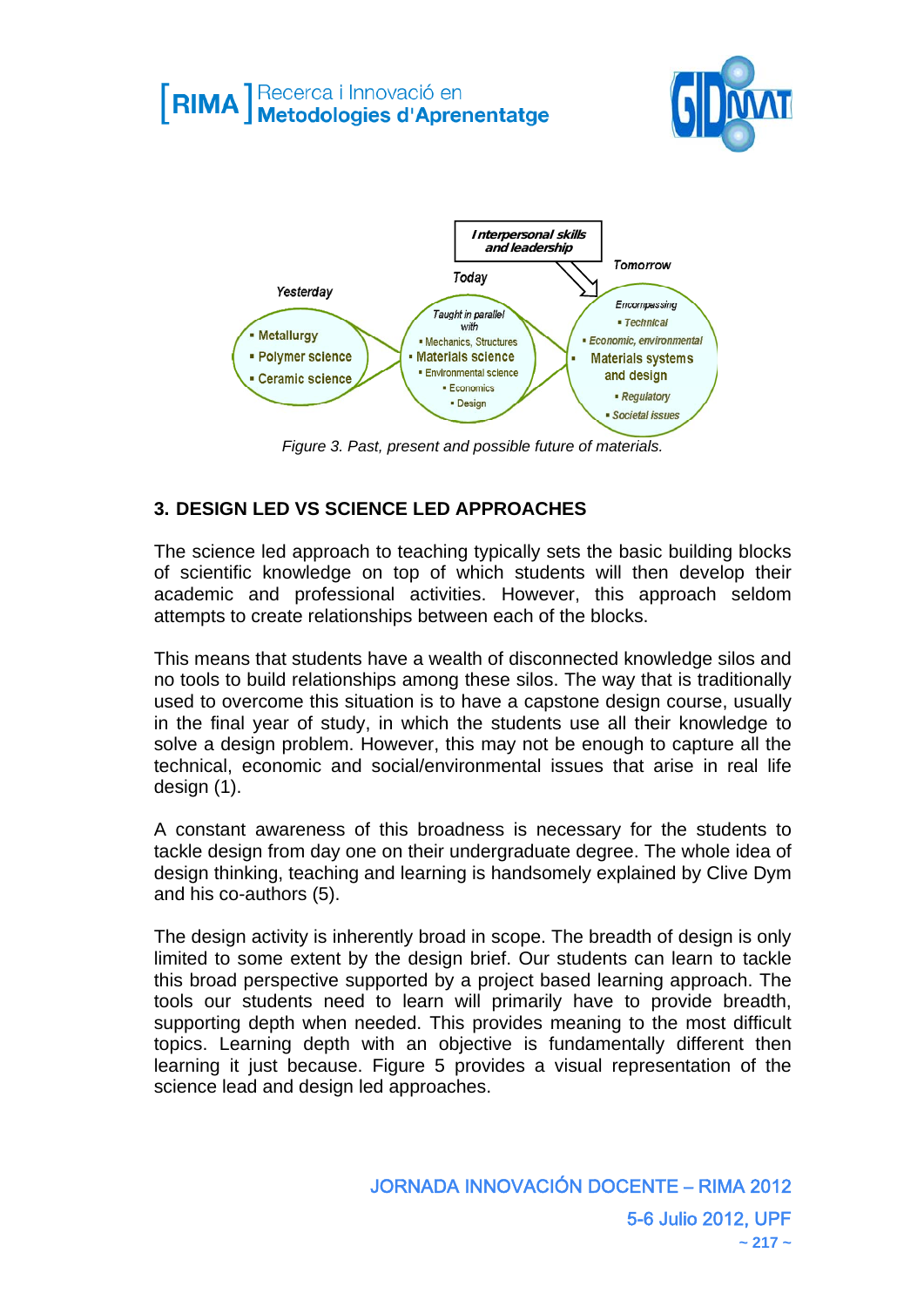



*Figure 5. The science led approach and the design led approach.* 

A way of teaching and learning about engineering materials, especially with students from typical engineering degrees, like mechanical engineering, is to make a parallel between the process of design and the process of materials selection, explaining the flow of information between the two processes (see Figure 6). Since these two processes will influence and be influenced by manufacturing, this too will have to be studied. And because design can be performance-driven or cost-driven, manufacturing plays differing roles in each. Figure 7 depicts in a simplified way the relative importance of materials and manufacturing process selection in design. For a performance driven design, the selection of the materials is crucial, and the manufacturing process is secondary in that it is selected as a consequence of the performance needed from the product. If cost is driving design, the manufacturing process becomes the most important parameter and the major factor in early design stages. The material will be a consequence of what the manufacturing process dictates. In real life, however, nothing is that straightforward, but for teaching purposes, explaining the extremes is usually enough to have students thinking critically (6).



*Figure 6. The design flow chart, showing how design tools and materials selection enter the procedure. Information about materials is needed at each stage,* 

JORNADA INNOVACIÓN DOCENTE – RIMA 2012 5-6 Julio 2012, UPF **~ 218 ~**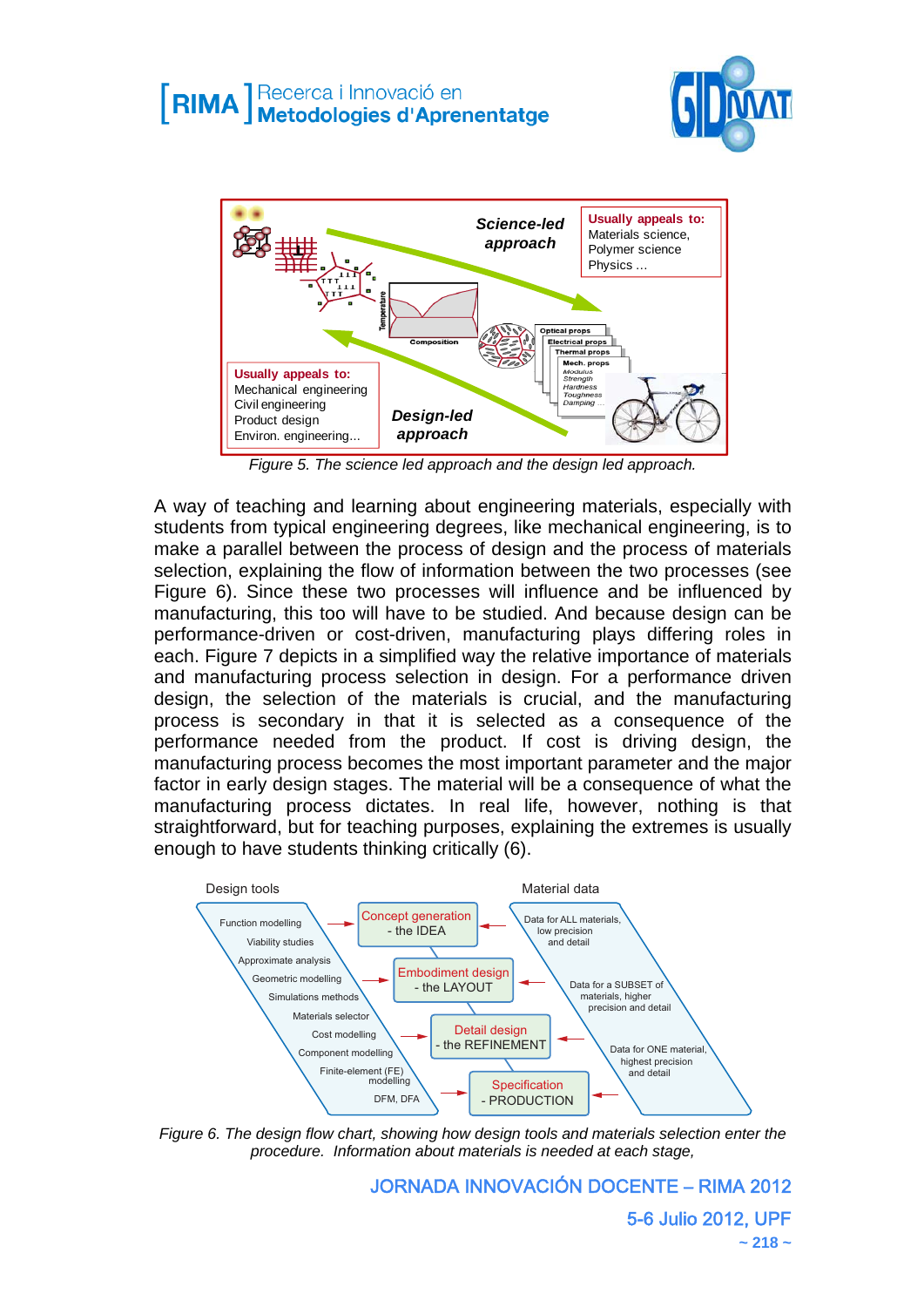



*but at very different levels of breadth and precision.* 

Figure 7 also shows different regions for both materials and processes. This comes from the database structure of CES Edupack. It divides the material universe – the wealth of all materials available in it – into families (metals, polymers, elastomers, ceramics, glasses and hybrids) and then subdivides each of these into class, subclass and member with increasing accuracy of data provided.

The same happens with the process universe: it is firstly divided into processes for shaping, joining and finishing, and these are further subdivided into class, subclass and member, the member being each of the individual manufacturing processes. With this structure, the designer is able to evolve both the selection of materials and manufacturing processes in parallel with the progress of the design itself, with the degree of accuracy needed at each stage (6).



*Figure 7. Relative importance of materials and processes across design of performancedriven (left) and cost-driven artefacts (right).* 

Here is an example of a design-led project assignment. The requirement is for a sustainable means of in-land transportation. A bicycle is a possible

> JORNADA INNOVACIÓN DOCENTE – RIMA 2012 5-6 Julio 2012, UPF **~ 219 ~**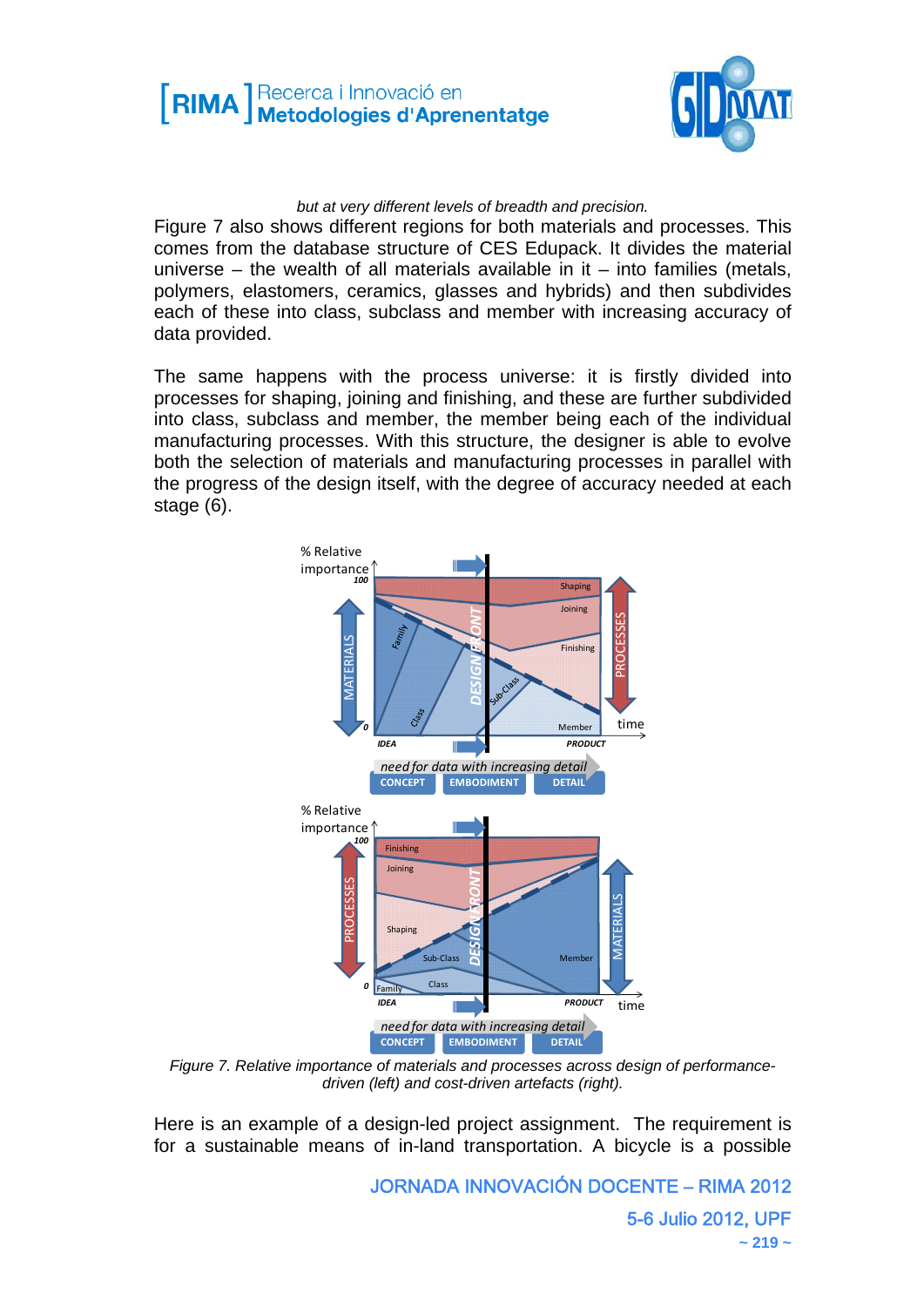

solution. The first decision in the design of the bicycle is the configuration. From this follows the loading of the components that make up the configuration – the first constraint is that the choice of section and of material must carry these loads safely. The material choice is further refined by adding constraints of tolerance to atmospheric corrosion, expected life, provision for acceptable end-of-life process, etc. (7). The required material properties can be obtained by a combination of processing and/or alloying; this is made possible by the specific primary elements needed and their bonding and crystal structure or other micro structural arrangements.

Thus the design requirements provide a reason to "drill-down", so to speak, to a discussion of materials properties, processing and microstructure. Now looking at the environmental impact of the bicycle (remember that it should be sustainable) you than need to reason in a different context: what materials impact the most on the environment? Would the bicycle require maintenance? How will it be disposed of at the end of its life? What is the cost of ownership? Should the person own the bicycle, or should it be rented? There is the question of ethical sourcing of materials: are they produced locally? If not, are they sourced from a country with an acceptable record of treatment of its work force? Is a bicycle a respected means of transportation culturally? Would it encourage other people to have bicycles too? Would it have a social impact in your local community? Would a "green" bicycle impact well on the public perception of the company for whom this design exercise is carried out?

This is just a very brief example of the breadth of concepts that a design led approach enables. This breadth naturally requires an adequate support. The CES Edupack is a teaching tool that helps in answering some of these questions in an exploratory virtual environment but using real life data about materials properties, behaviour and environmental impacts. It was designed to support teaching in ways that augments both the students' experience and knowledge about materials.

The visual nature of this tool helps the student capture at a glance where materials stand in relation to each other along one or several dimensions. Easy to construct plots, like the one in Figure 8 help students grasp both the range of properties in each material family, and enquire why the differences among different materials arise. This enables a discussion on the reasons for this behaviour, exploring materials architectures, bonding, microstructure and chemistry. It sets the stage to understand how thermal and mechanical treatments affect some properties but not others and it ultimately facilitates a way into materials processing and manufacturing costs, also supported by CES Edupack.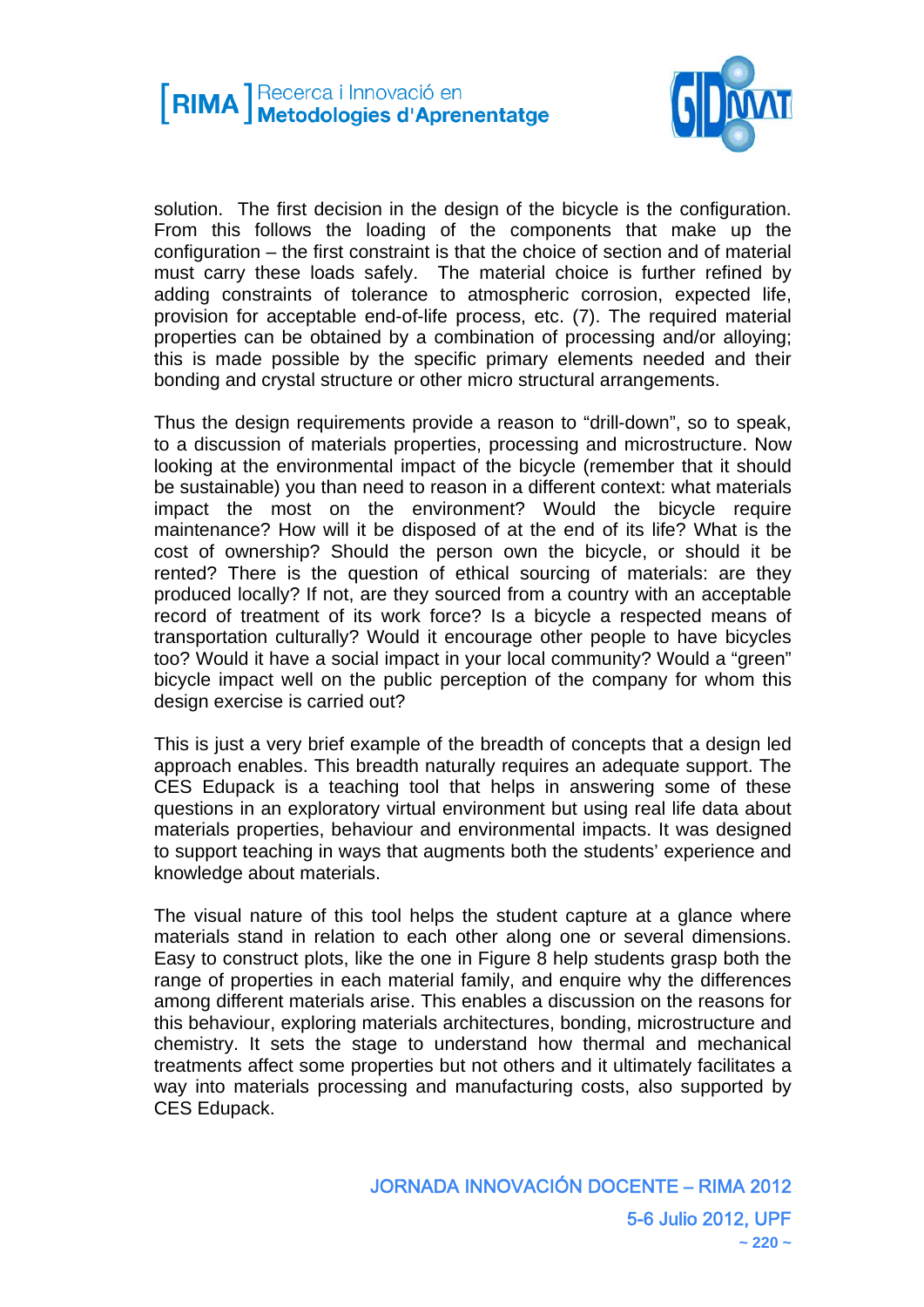



*Figure 8. Past, present and possible future of materials.* 

The student can also think more broadly with CES Edupack. Using the Eco-Audit tool, what-if scenarios of different materials, manufacturing processes and end of life potentials can be compared in terms of energy and CO2 emissions. A separation of both energy and CO2 emissions in the various phases of life of the bicycle (raw materials production, manufacturing processes, transportation of raw materials during manufacturing, use, disposal and end of life decision) help the student figure out where he/she should focus his/her attention to minimize the environmental impact of the bicycle, as Figure 9 shows. If the production of the raw materials is the most energy consuming phase of life, than the student should look for a material with a lower embodied energy, or use less material. If the use phase has the most impact, the weight of the product (in this case, the bicycle) should be minimized. CES Edupack suggests strategies to minimize environmental impact, but care must be taken with other factors, as often a change in design may affect other aspects that were not foreseen. This again enables a way into a fruitful discussion of the implications of design changes.

The amount of data available in CES Edupack can be presented in a way that is suited to either first year undergraduate students or more advanced students. Specialized editions can be used for research in specific areas like aerospace, bio-engineering or architecture, with further information on materials specifically used in each field.

# **4. AN IMPLEMENTATION**

As mentioned before, introducing all of this in a degree is not simple, and introducing it in a single course is even harder. One of the authors of the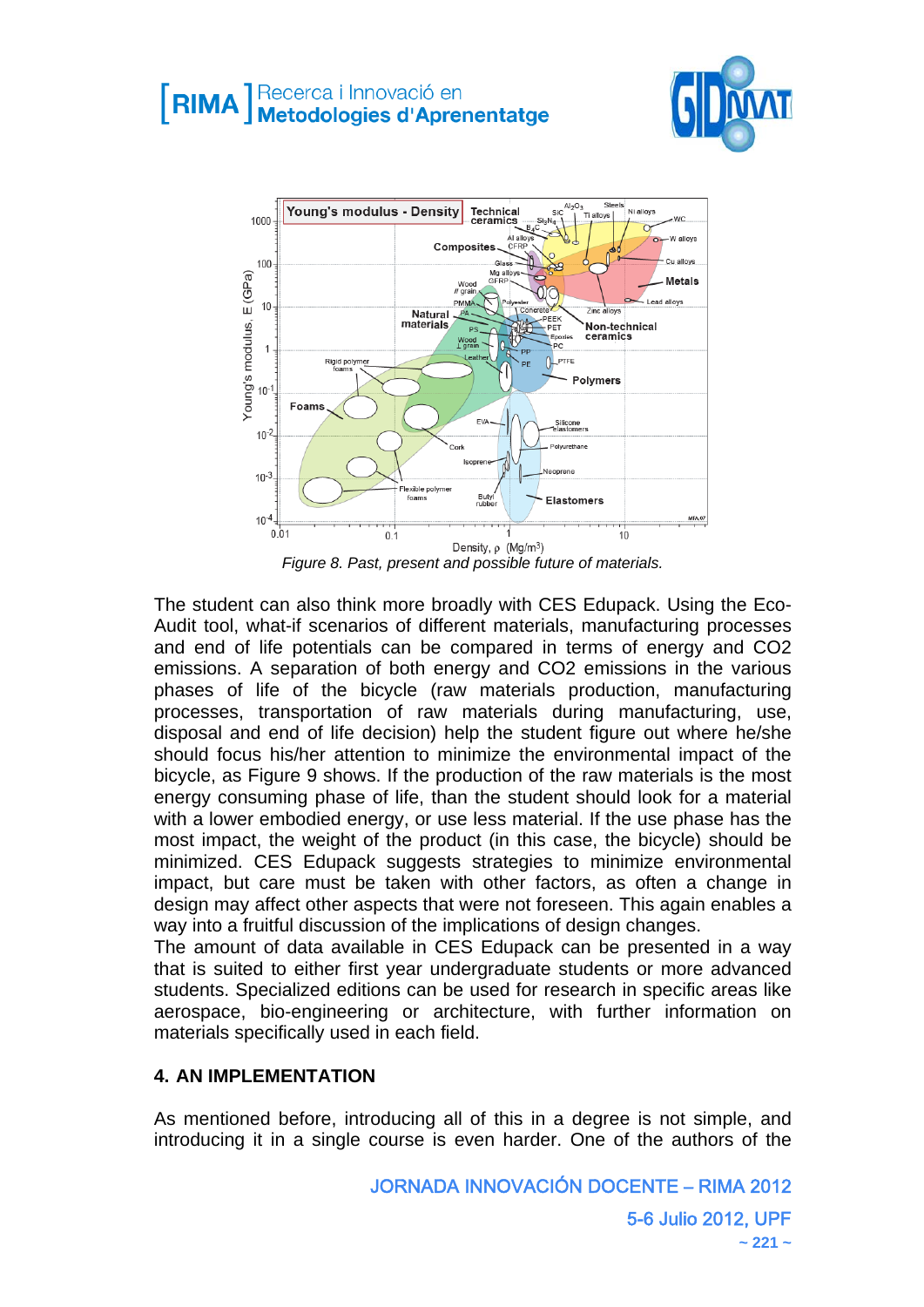

present paper made an attempt at introducing the Grand Challenges in an Engineering Materials course from the second year of a five years integrated MSc degree in Mechanical Engineering at the Technical University of Lisbon, Portugal, from 2009 onwards. The course follows another on Materials Science, where the basics are laid out. The Engineering Materials course was previously set around mechanical testing, thermal and mechanical treatments of metals and a long and exhaustive description of each material family: polymers, elastomers, ceramics, glasses, metals and hybrids. During the 14 week semester, students would gradually stop coming to class (except for the lab classes, which were compulsory) and from a pool of around 250, only 50 odd students would turn up by the end of the semester.



*Figure 9. The impact of each of the phases of life of a typical bicycle (values for 1000 passenger.km).* 

From 2009 onwards a new approach was tried. Instead of describing phenomena, the course was set on a design-led approach, where the basics are dug out when needed, starting from products and ending up in the atoms, when appropriate. If one needs to design a new bicycle frame, what materials could be used? Starting from design requirements – function, objective and constraints – the class would then find the appropriate material families to do the job, taking into account all the technical aspects like shaping, joining and surface treatment and their influence in the mechanical behaviour of the bicycle frame. This lets the instructor mention thermal treatments for the metal frames, as an example, and explain their influence in the mechanical properties, or talk about fiber orientation in composites to maximize stiffness and strength and look deeper into the bonding between fibers and matrix as a decisive parameter in obtaining the desired mechanical response. This approach is much more engaging for the students and provides constant contact with real life and artefacts that students know (or think they know).

Going one step further, an introduction to sustainability was introduced from 2010 onwards, on the last two weeks of the 14 week semester. These two

> JORNADA INNOVACIÓN DOCENTE – RIMA 2012 5-6 Julio 2012, UPF **~ 222 ~**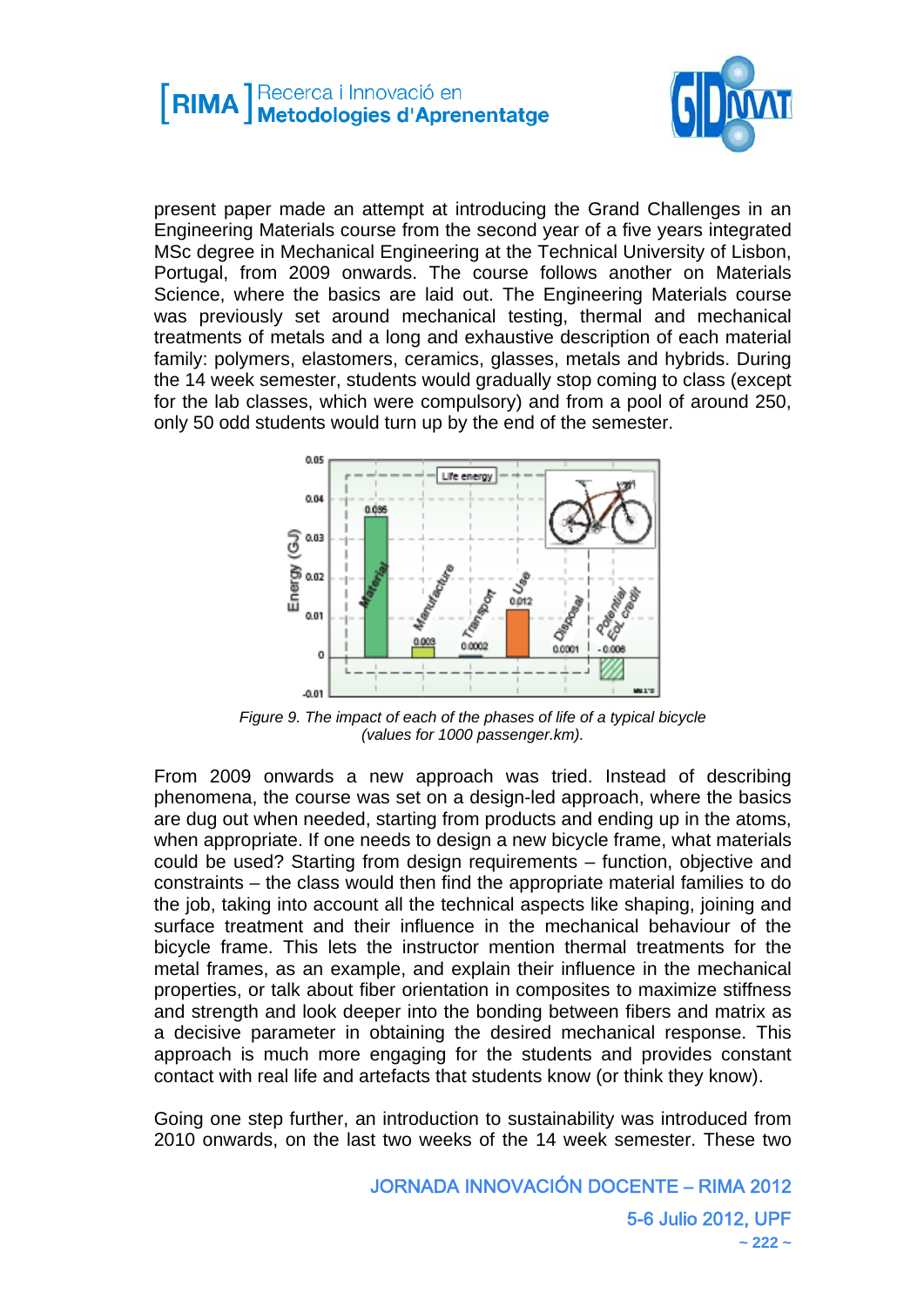

weeks – 6 hours of lectures – start with a historic perspective, with the evolution of the use of materials over the ages and an outlook into the future. The world population growth rate and its implications on materials scarcity and energy production are then pointed out and discussed. This offers in turn a very obvious stepping stone into sustainability issues, life cycle assessment and design for the environment. A partitioning of energy consumption of products during several phases of their entire life cycle is then introduced. The phases were described earlier in Figure 9. Depending on which phase is dominant, one can then discuss what actions can be taken to lower the products environmental impact, and what are the repercussions of these actions on the other phases of life.

The results from this new approach have been very encouraging so far. The number of students failing the course decrease from 28% to 12%, the number of students in class in the final weeks of the semester has drastically increased from around 50 to over 100. The faculty team is highly motivated and willing to explore new developments to this design led approach. The team is now getting feedback (some of it negative) from colleagues teaching other courses further downstream about the students wanting to get more broad perspectives on their course's topics.

The next step would be to get this vision across the entire curriculum. The Grand Challenges can only be tackled in a meaningful and lasting way if a number of courses stress their importance and devote some time to them. It will require some accommodation on existing curricula, but the example given in here shows that it can be done in 2 of the 14 weeks of a typical European Bologna-compliant semester. A first step can be to provide space for a design led approach across the entire curriculum, within the courses that already exist (8). This will then allow the Grand Challenges to be tackled in a second step.

CES Edupack is currently used in more than 850 Universities worldwide, from introductory courses to advanced research modules. The built in levels of data allow its use with varying degrees of detail on the data provided. Fully integrated materials and manufacturing processes data tables allow navigating back and forth. Tools like the Eco-audit and the hybrid synthesizer make rough but meaningful environmental assessment and the study of virtual sandwiches and composites possible. The highly visual appearance of this support tool makes it especially suitable for a growing population of students that are geared towards visual stimuli.CES Edupack is itself further supported by a wealth of other resources available from Granta's teaching resource website (9), from where a number of powerpoint lectures, exercises, projects and white papers can be downloaded. Contributed resources from Granta's growing community of academics are also available.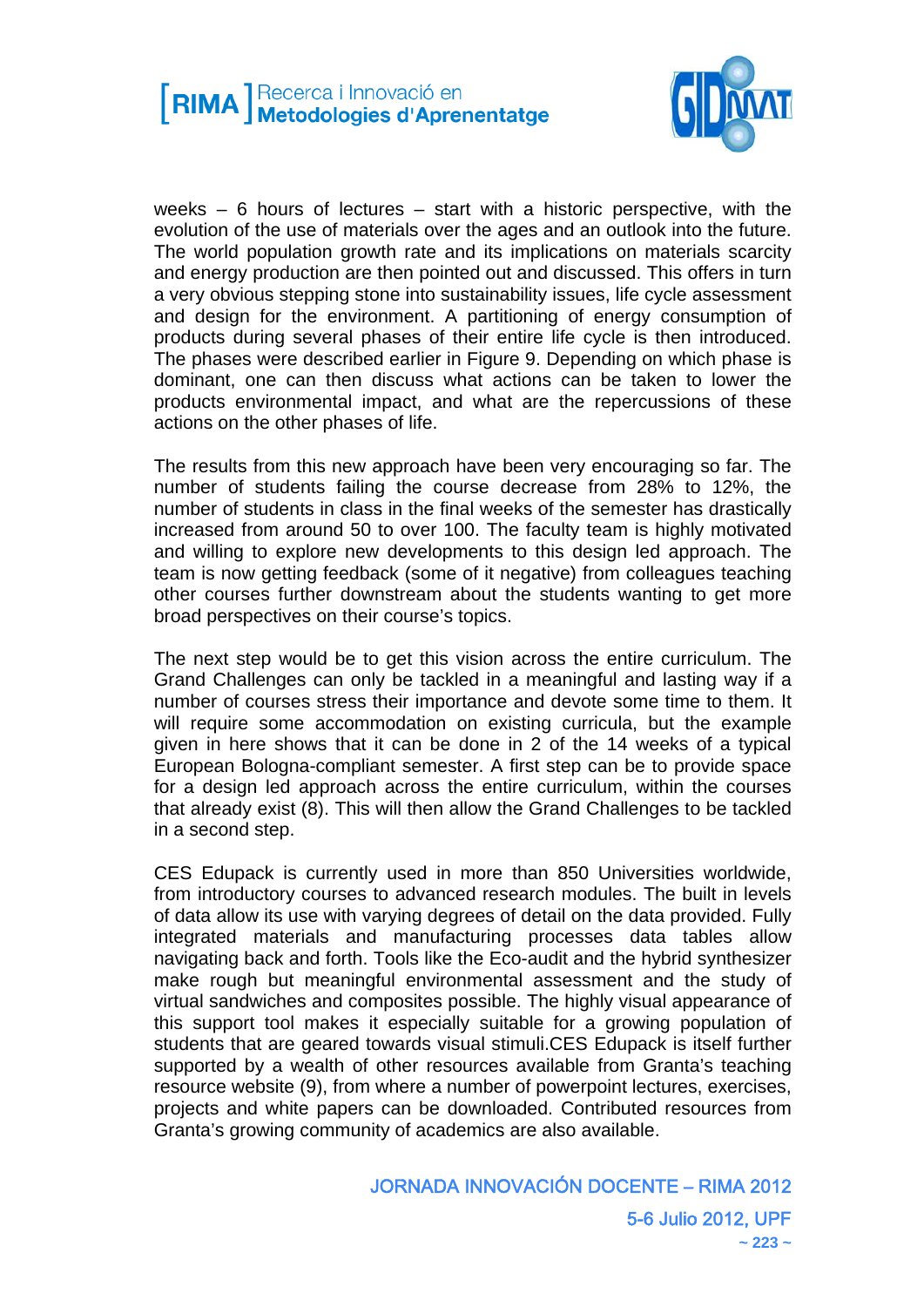



# **5. CONCLUDING REMARKS**

The first half of the 20th century saw metallurgy, ceramics and polymers engineering evolve from arts to sciences. The second half saw the integration of these three disciplines into single programs of Materials Science and Engineering which sit at the hub of engineering, science and design. This means that Materials is well positioned to promote interdisciplinary learning. Materials Systems and Design is a framework providing a foundation of skills needed to be an effective engineer over a long career. This framework will encompass all the implications of and tradeoffs in the adoption of materials in innovative design: not just the technical implications like cost, strength or manufacturability, but also issues of environmental impact, social awareness or material scarcity.

To produce effective engineers capable of realising their ideas and adapting to new technologies and future challenges, courses need to help students develop skills as well as knowledge. The Grand Challenges are a nice way of motivating group work and projects that help in this area.

Summarising, to adapt their learning to the needs of the  $21<sup>st</sup>$  century, students need:

- Expertise in materials science
- To understand the design process
- Life-long learning skills.
- To learn leadership skills in order to make things happen.
- The ability to work across disciplines.
- Broad perspectives that integrate TEES issues in their designs.
- The ability to take advantage of information technology.

#### **REFERENCES**

- (1) Silva, A., Henriques, E., Carvalho, A. (2009), Creativity enhancement in a product development course through entrepreneurship learning and intellectual property awareness. European Journal of Engineering Education, 34 (1), 63-75.
- (2) Ashby, M.F., 2012. Materials and the Environment: Eco-Informed Material Choice. 2nd Edition. Oxford: Butterworth-Heinemann.
- (3) The Lund Declaration "Europe must focus on the Grand Challenges of our time". (2009). Available for download here: www.se2009.eu/polopoly\_fs/1.8460!Menu/standard/file/lund\_ declaration\_final\_version\_9\_july.pdf
- (4) National Academy of Engineering (2012) "Grand Challenges for Engineering in the 21st Century" (www.engineeringchallenges.org/cms/8996.aspx)
- (5) Dym, C. L. et al. (2005) "Engineering Design Thinking, Teaching, and Learning" J.Eng.Edu.(Jan):103-120
- (6) Silva, A., Ashby, M.F. (2012) Materials and Processes in Mechanical Design. White Paper, Granta Design, Ltd. (available from www.grantadesign.com/education/resources)